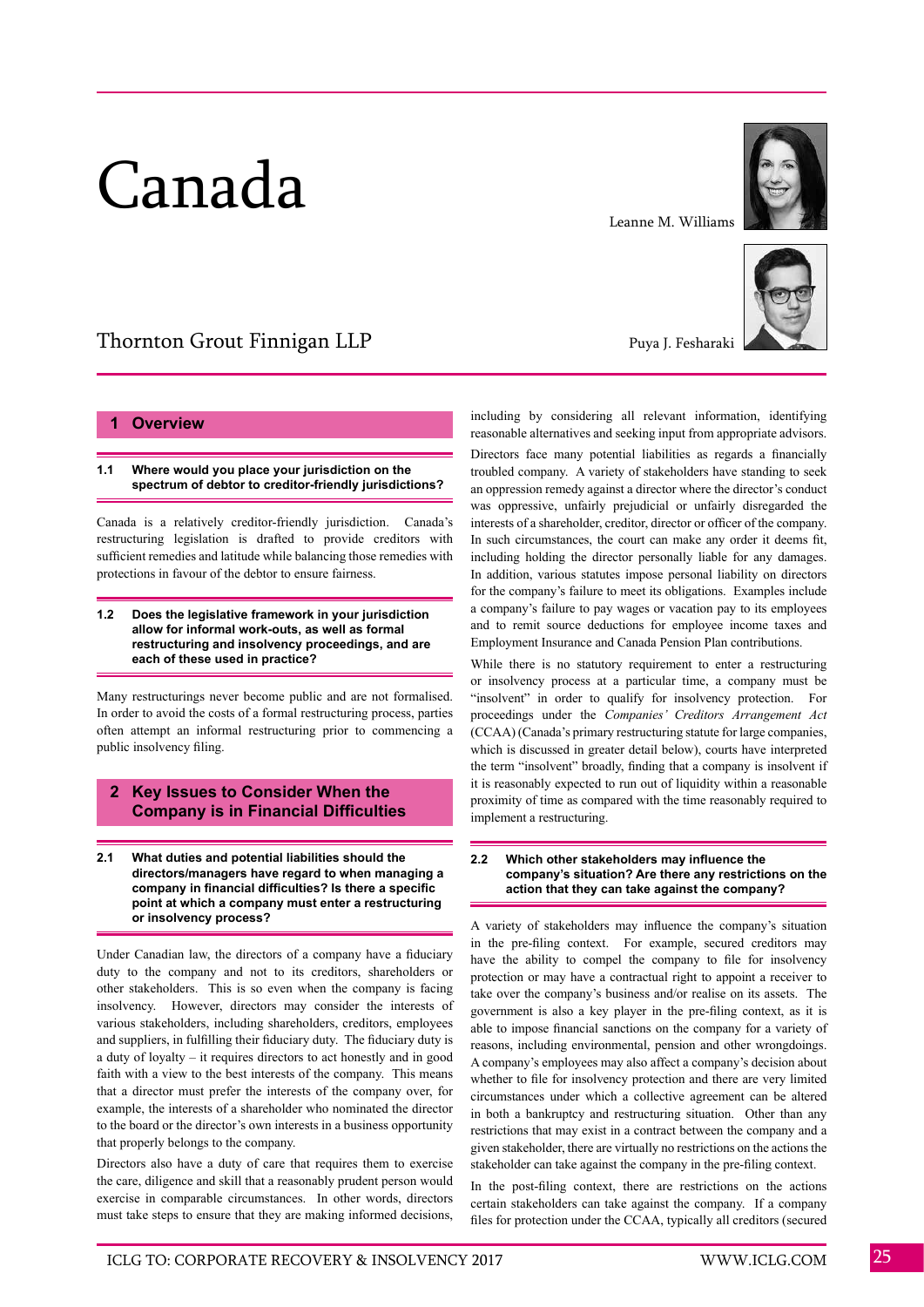and unsecured) are stayed from exercising their rights against the company. By contrast, if the company files for protection under the *Bankruptcy and Insolvency Act* (BIA), only unsecured creditors are restricted from pursuing their rights against the company.

# **2.3 In what circumstances are transactions entered into by a company in financial difficulties at risk of challenge? What remedies are available?**

There are generally two types of transactions entered into by a financially troubled company that are at risk of challenge. The first occurs where the company makes a transfer (e.g., a gift, conveyance, assignment, payment of dividends, premiums, etc.) to or for a creditor at the expense of other creditors. The second occurs where the company makes a transfer and the consideration received by the company (if any) is far less than the value of the consideration given by the company.

It is possible to challenge such transactions under various provincial and federal statutes. Where the company has filed for insolvency protection under either the BIA or the CCAA, typically the party challenging the transaction is the court officer overseeing the insolvency proceedings, although it is possible for a creditor to do so where the court officer refuses or neglects to act. A creditor can also challenge the transaction under various provincial statutes, regardless of whether the company has filed for insolvency protection.

The requirements to prove that such a transaction has occurred vary depending on the statute pursuant to which the transaction is challenged. For example, in certain instances, it is necessary to prove that the company intended to defraud, defeat or delay a creditor, while in other cases it is not necessary to prove intent. Where a creditor successfully challenges a transaction under a provincial statute, the transaction is void against any person injured by the transaction. Where the company has filed for insolvency protection under either the BIA or the CCAA and the transaction is successfully challenged by the court officer overseeing the proceedings, typically the transaction is void as against the court officer. In certain cases, it is also possible for the court officer to order that a party or any other person who is privy to the transaction make a payment to the company's estate to make it whole.

# **3 Restructuring Options**

# **3.1 Is it possible to implement an informal work-out in your jurisdiction?**

Often an informal restructuring of a company's balance sheet or sale of assets is approved through an abridged court process. In appropriate circumstances, the court will approve a consensual restructuring that is in the best interests of the debtor company and its creditors without a full-blown insolvency proceeding.

#### **3.2 What formal rescue procedures are available in your jurisdiction to restructure the liabilities of distressed companies? Are debt-for-equity swaps and prepackaged sales possible?**

Formal restructuring proceedings are provided for under the BIA and the CCAA to either liquidate or restructure a company's indebtedness. A formal restructuring may also be implemented by a corporation's governing statute. This chapter will focus on the mechanisms by which a debtor may restructure it liabilities; as a result, certain other liquidation and sale mechanisms will not be fully explored.

A restructuring under the BIA typically takes the form of a restructuring proposal to the company's creditors. If a proposal process is commenced, a licensed trustee in bankruptcy (trustee) is appointed as proposal trustee who will work with the debtor company to prepare a proposal to put to its creditors. The proposal trustee is required to monitor the business of the debtor but management of the corporation remains under its control.

A debtor company is not restricted in what its proposal may include. Typically, a proposal under the BIA will offer to pay a percentage of the debt owing to compromised creditors or establish a pool of money which is to be divided up among creditors and/or provide an extension of the time required to pay the amounts afforded under the proposal. The restructuring proposal must be put to a vote by the creditors being compromised at a meeting established for that purpose. During the creditors' meeting, at least 51 per cent of creditors holding at least 66⅔ per cent of the voting claims must approve the proposal for it to be passed and approved. Even if approved by the required majorities, the proposal must also be approved by the court. In the event that the proposal is not approved by the required majorities or the court, the proposal will fail and the company will automatically be deemed bankrupt.

Debtor companies with liabilities of at least \$5 million may commence restructuring proceedings under the CCAA. The CCAA is designed to be a flexible and discretionary statute by which larger companies are able to restructure their indebtedness. A CCAA plan of arrangement must be approved by at least 51 per cent of creditors holding at least 66⅔ per cent of the voting claims and the court. Unlike a vote under a BIA proposal, there is no deemed bankruptcy if a CCAA plan is not approved by the creditors or the court. However, in the event that the creditors of a debtor under the CCAA fail to approve the debtor company's plan of arrangement, it is likely that the creditors will move to pursue a liquidation of the debtor's assets for the benefit of its creditors.

A debtor company may also successfully restructure its obligations under the provisions of its governing statute, whether such company is provincially or federally incorporated. Certain restructurings do not require the extensive relief afforded by the BIA or CCAA and, as such, its governing statute may provide the flexibility to restructure certain discrete aspects of a corporation's capital structure. In Canada, such restructurings are not common but have become more prevalent in recent years.

# **3.3 What are the criteria for entry into each restructuring procedure?**

A bankruptcy proposal may be filed by an "insolvent person". An insolvent person is defined by the BIA as one whose liabilities amount to \$1,000 and (i) who is unable to meet his obligations as they generally become due, (ii) who has ceased paying his current obligations in the ordinary course of business as they generally become due, or (iii) the aggregate of whose property is not, at a fair valuation, sufficient to pay its obligations. A bankruptcy proposal is commenced by either filing (i) a notice of intention to make a proposal (NOI) together with a statement of creditors having claims in excess of \$250, or (ii) the filing of the actual proposal together with a statement of the financial affairs of the debtor, with a government office known as the official receiver. The NOI must also appoint a trustee to act as proposal trustee.

In order to qualify to restructure under the CCAA, a debtor company or affiliated debtor companies must have total obligations in excess of \$5 million. A CCAA restructuring is commenced by way of application to the court in the province within which the head office or chief place of business resides. In the event that the company has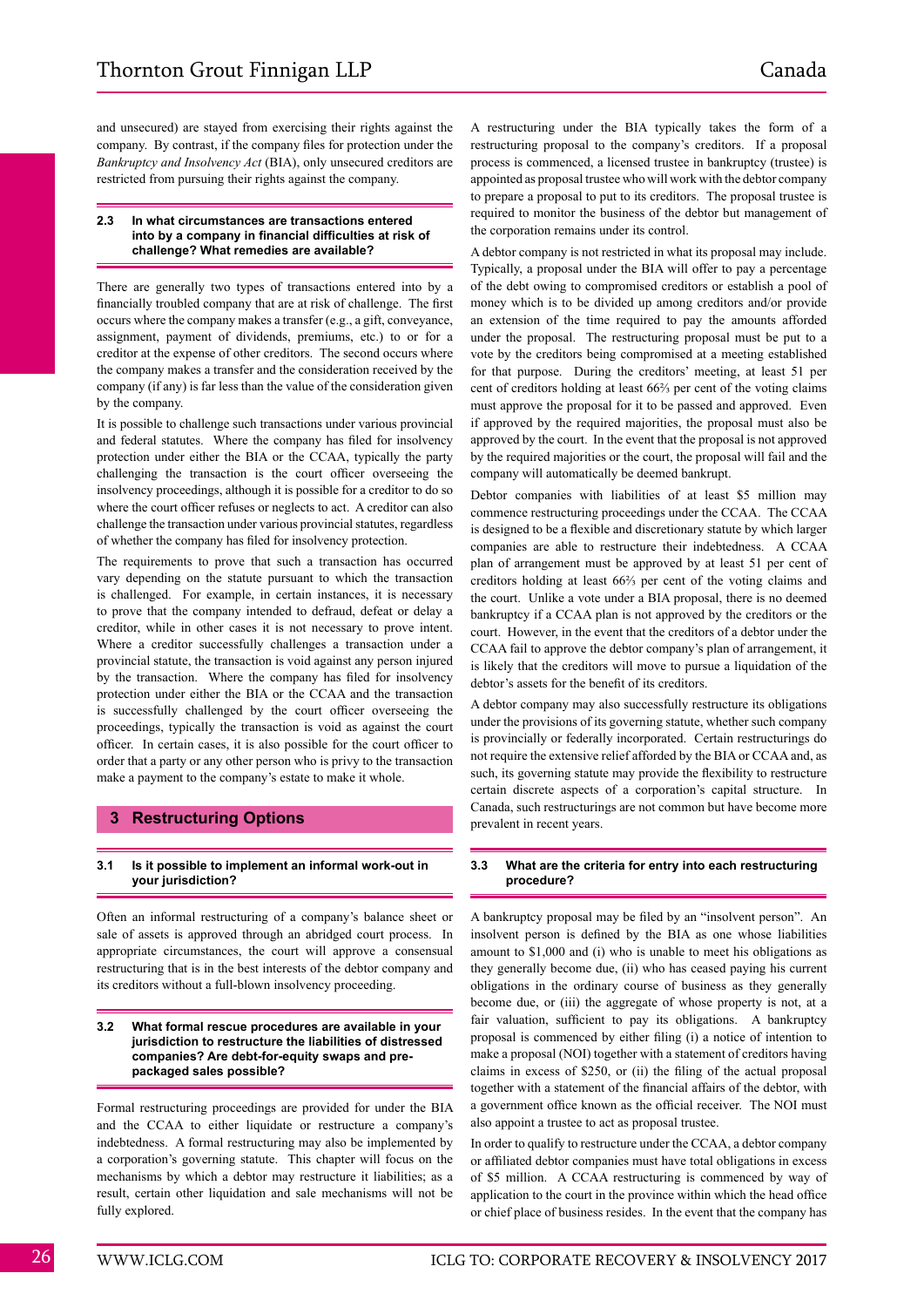no place of business in Canada, a company may file in any province where the company's assets are situated.

A restructuring under a corporation's governing statute is dependent on the particular framework of that statute. This type of restructuring is typically reserved for a solvent corporation that is attempting to make a fundamental change; however, the courts have used a flexible approach to this interpretation.

# **3.4 Who manages each process? Is there any court involvement?**

The proposal trustee manages the process of a BIA proposal. The debtor company remains in possession and control and any proposal approved by the debtor's creditors must be approved by the court.

A CCAA restructuring is also a debtor-in-possession process. A monitor is appointed by the court (Monitor) to oversee the process on its behalf. The CCAA is a purely court-driven process. Any plan of arrangement approved by the creditors of the debtor must be approved by the court.

A restructuring under a corporation's governing statute is managed by the corporation. The court typically plays a central role in the arrangement process. The court establishes the process by which the arrangement will be presented to the company's stakeholders which must then be approved by the court prior to implementation.

#### **3.5 How are creditors and/or shareholders able to influence each restructuring process? Are there any restrictions on the action that they can take (including the enforcement of security)? Can they be crammed down?**

In each process, the debtor company's creditors are instrumental to a successful restructuring. The creditors must ultimately vote in favour of any restructuring proposal/plan/arrangement. If the vote is successful, those creditors not in favour will be subjected to the will of the majority and have the proposal/plan/arrangement crammed down on them.

## **3.6 What impact does each restructuring procedure have on existing contracts? Are the parties obliged to perform outstanding obligations? Will termination and set-off provisions be upheld?**

Once the BIA proposal process has commenced, a debtor may disclaim or resiliate any agreement to which the debtor is a party by giving notice in a prescribed manner to the other parties to the agreement and to the proposal trustee. A stay of proceedings is granted which prohibits parties from terminating or failing to honour their obligations under the proposal process unless such agreement is disclaimed. Creditors are not permitted to set off for goods and services delivered by them after the date of filing.

During a CCAA process, the court order will grant a stay of proceedings prohibiting a party from exercising any rights or remedies against the debtor, including the termination of contracts. Parties are expressly prohibited from terminating a contract for reason of the commencement of the proceedings. The purpose of the CCAA is to preserve the *status quo* in order to allow the debtor to restructure its affairs. The CCAA explicitly states that the law of set-off applies in CCAA proceedings.

The terms and structure of a restructuring under a corporation's governing statute is completely discretionary. Typically, the stay of proceedings is very limited.

# **3.7 How is each restructuring process funded? Is any protection given to rescue financing?**

In the event that sufficient funding is not available to sustain the business through the process, Debtor-in-Possession (DIP) financing may be obtained in either a BIA proposal process or a CCAA process.

Under both the BIA and the CCAA, the court may grant a superpriority charge in favour of the DIP lender which ranks ahead of all other creditors of the debtor. The ranking of charges is discussed in more detail in question 4.7.

# **4 Insolvency Procedures**

## **4.1 What is/are the key insolvency procedure(s) available to wind up a company?**

Depending on the nature of the company, it may be wound up through bankruptcy or receivership proceedings under the BIA or the *Winding-up and Restructuring Act* (WURA). The WURA governs the liquidation and restructuring of certain types of financial institutions including incorporated banks or savings banks, authorised foreign banks, trust companies, insurance companies, loan companies having borrowing powers and building societies having a capital stock. The WURA also applies, but is rarely used to liquidate federally regulated corporations, including not-for-profit corporations. The WURA has been used sparingly in recent years and will not be discussed in detail in this chapter.

While the CCAA is primarily a restructuring statute, it is possible to liquidate or wind-up a debtor company under the CCAA if attempts to restructure the debtor company under the CCAA fail.

#### **4.2 On what grounds can a company be placed into each winding up procedure?**

Bankruptcy proceedings in Canada can be commenced on a voluntary or involuntary basis. A voluntary bankruptcy proceeding may be commenced by a company that meets the statutory definition of "insolvent person" under the BIA. An insolvent person is defined as a person who is not bankrupt and who resides, carries on business or has property in Canada, whose liabilities to creditors provable as claims under this Act amount to \$1,000, and:

- (a) who is for any reason unable to meet his obligations as they generally become due;
- (b) who has ceased paying his current obligations in the ordinary course of business as they generally become due; or
- (c) the aggregate of whose property is not, at a fair valuation, sufficient, or, if disposed of at a fairly conducted sale under legal process, would not be sufficient to enable payment of all his obligations, due and accruing due.

By contrast, an involuntary application may be initiated by one or more unsecured creditors where: (i) their debt owing to the applicant creditor(s) is at least \$1,000; and (ii) the debtor company has committed a prescribed act of bankruptcy within six months preceding the filing of the application. A secured creditor may also commence an involuntary bankruptcy application provided that it can establish that the debtor company has unsecured debts of at least \$1,000 owing and that an act of bankruptcy has occurred with six months preceding the filing of the application.

With respect to receiverships, a creditor's contractual right to appoint a receiver is often triggered by a default under the terms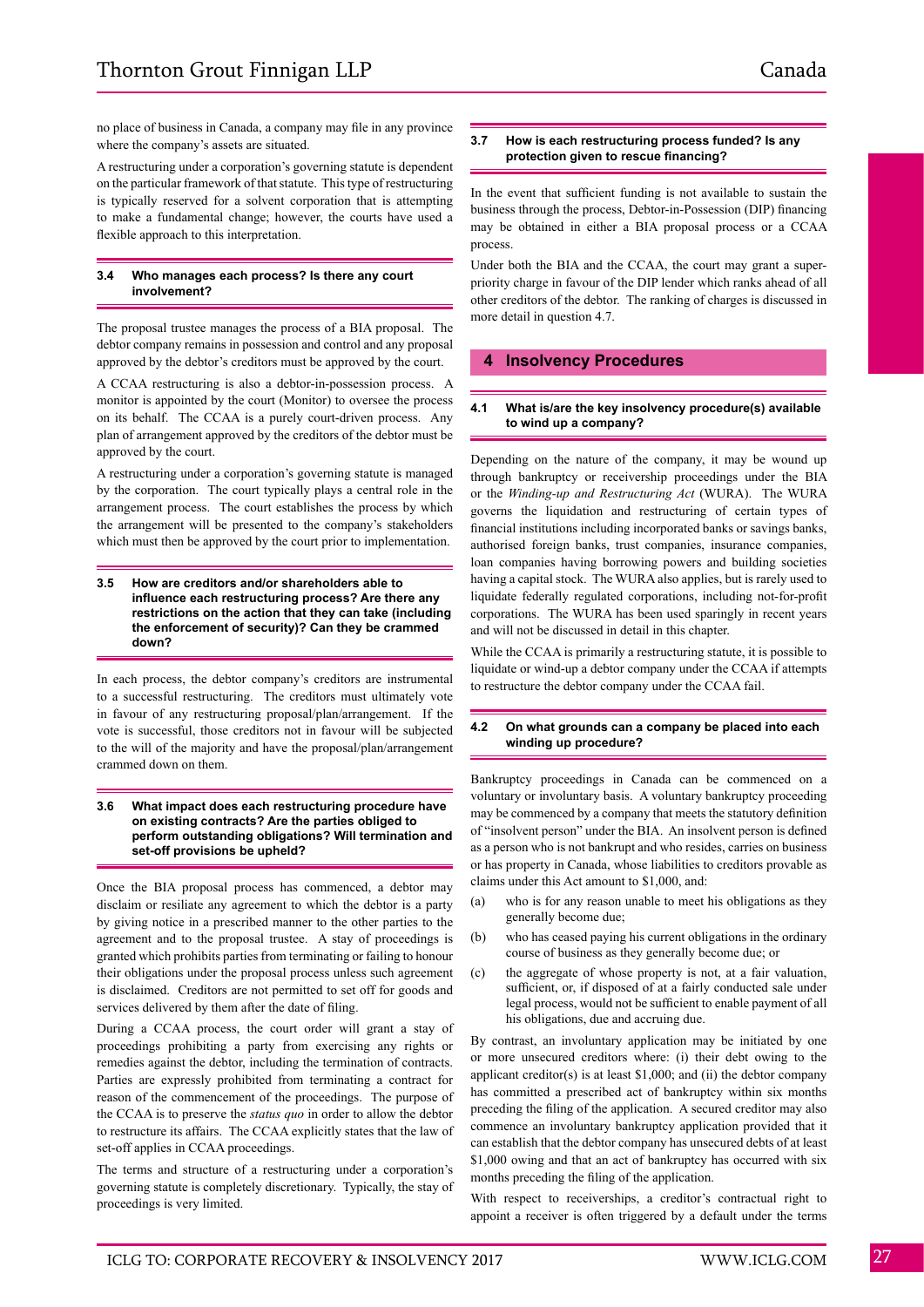of the security document governing the credit relationship. A receiver may be privately appointed by a creditor if the right to do so is contained in the security documentation governing the credit relationship.

Alternatively, a creditor may seek a court-appointed receiver where such appointment is "just or convenient". In determining whether an appointment would be "just and convenient", a court may look to the following factors:

- whether the company's default justifies the appointment of a receiver;
- whether a right to appoint a private receiver exists;
- whether it is in the interests of all parties to have a receiver appointed by the court;
- whether appointment by the court is necessary to enable the receiver to carry out its work and duties;
- whether the assets of the company are in jeopardy;
- whether the appointment would cause prejudice to innocent third parties; and
- whether the appointment would maximise recoveries for all creditors.

If a company qualifies for liquidation under the WURA, it may be liquidated if it is: insolvent; in liquidation or in the process of being wound up and asked to be brought under the WURA by petition of any stakeholders, assignees or liquidators; or a financial institution and it is (or its assets are) under the control of the Superintendent of Financial Institutions and is subject to an application for a windingup order.

# **4.3 Who manages each winding up process? Is there any court involvement?**

Bankruptcy proceedings under the BIA are managed by a trustee. At the time of the trustee's appointment, all property of the debtor company passes to the trustee, including property located outside Canada and property of the company in the possession of third parties. After taking possession of the debtor company's property, the trustee will sell the company's property and distribute the proceeds to creditors, subject to the rights and actions of secured creditors.

The trustee will compile certain statutory documents in accordance with the BIA, notify creditors of the debtor company's bankruptcy, investigate the affairs of the debtor company and arrange for the first meeting of creditors to provide creditors with information on the bankruptcy. Following the distribution to creditors, the trustee is discharged and the company is usually discharged from its debts. As part of the bankruptcy process, the trustee will provide the court with periodic reports and must seek court approval when taking certain steps, such as selling the debtor company's property and finalising its discharge.

With respect to receiverships, the winding-up process is managed by a receiver. A receiver may take control of the debtor company's business (at which point the receiver becomes a receiver-manager) and dispose of the company's property. As noted above, a receiver may be privately appointed or appointed pursuant to court order. Privately appointed receivers will generally only act on behalf of the secured creditor that appointed them and will realise on the property specifically covered by the relevant security or loan agreement under which they were appointed. Privately appointed receivers are not overseen by the court. Court-appointed receivers are officers of the court and act on behalf of all creditors of the debtor company. The powers and rights of court-appointed receivers are included in the court order that appointed them. Similar to trustees, court-

appointed receivers will provide the court with periodic reports and must seek court approval when taking certain steps.

#### **4.4 How are the creditors and/or shareholders able to influence each winding up process? Are there any restrictions on the action that they can take (including the enforcement of security)?**

Under liquidation proceedings under the BIA, a secured creditor may proceed to enforce its security without obtaining the consent of the trustee or leave of the court. The stay of proceedings that comes into effect on the bankruptcy of a company does not apply to a secured creditor in realising or otherwise dealing with its security unless the court orders otherwise, which occurs infrequently.

Under CCAA proceedings, all creditors, including secured creditors, are stayed from taking enforcement action against the debtor company.

Shareholders typically have very little or no influence over the wind-up of a debtor company under each of Canada's insolvency and restructuring regimes.

#### **4.5 What impact does each winding up procedure have on existing contracts? Are the parties obliged to perform outstanding obligations? Will termination and set-off provisions be upheld?**

The rules applicable to contracts in insolvency differ depending on whether the company is being wound-up under the BIA or CCAA. In certain cases, existing contracts may be disclaimed by the debtor company (i.e., rejected) or they may be assigned to purchasers notwithstanding that the agreement contains a restriction on assignment. However, post-filing contracts, eligible financial contracts and collective agreements are not assignable. Counterparties to a contract with the debtor company may also be stayed from exercising what are commonly known as *ipso facto* clauses, which purport to terminate, amend or accelerate payment in the event that the counterparty to the contract becomes insolvent.

Termination or acceleration rights triggered by insolvency or bankruptcy are stayed in CCAA proceedings but may not be stayed in bankruptcy proceedings under the BIA where the company is being wound-up.

The disclaimer of contracts by a company is statutorily authorised under the CCAA with the consent of the Monitor, subject to the right of any party to the contract to move before the court for an order that the company should not be permitted to disclaim the contract. If the Monitor does not consent to the contract rejection, the company may move before the court on notice to all parties to the contract for an order permitting the rejection of the contract. It is important to note that certain types of categories of contracts may not be disclaimed: an eligible financial contract; a collective agreement; a financing agreement if the company is the borrower; and a lease of real property if the company is the lessor.

While a trustee does not have the statutory right to disclaim a contract made by the company, the common law has held that the trustee has a right to do so. With respect to intellectual property, while a licensor may reject a licence, the licensee continues to be entitled to use the intellectual property during the term of the licence agreement provided the licensee continues to perform its obligations under the licence agreement. As noted above, the CCAA explicitly states that the law of set-off applies in CCAA proceedings. While the law of set-off in the bankruptcy context is different from that under the CCAA, it continues to apply in BIA proceedings.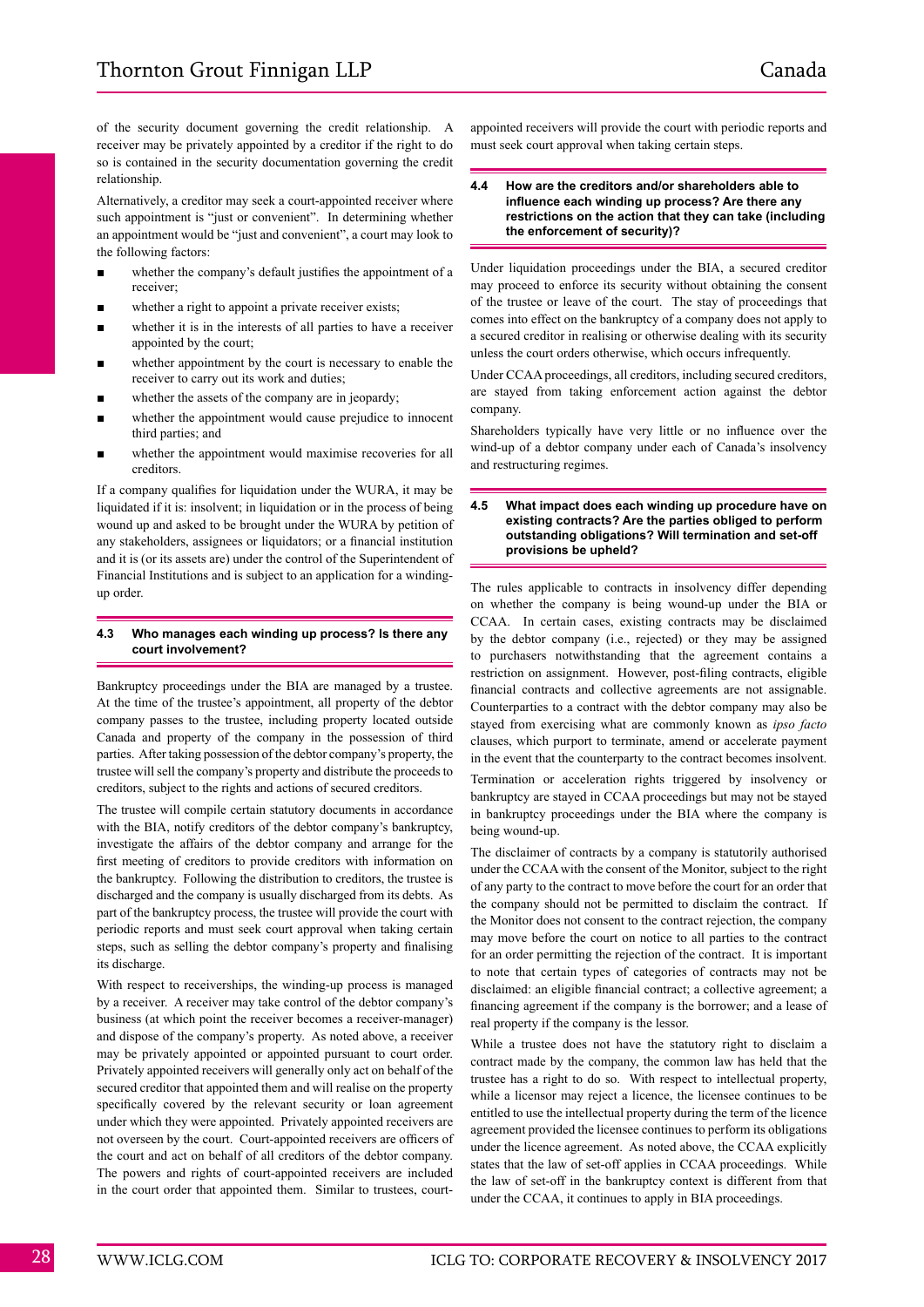## **4.6 What is the ranking of claims in each procedure, including the costs of the procedure?**

The BIA contains a statutory scheme that governs the ranking of claims. The rights of secured creditors will rank ahead of substantially all claims against the debtor company, except for certain "super-priority" claims. These super-priority claims include: (i) claims for unpaid payroll tax deductions (known as source deductions); (ii) claims made by suppliers for the return of goods supplied to the debtor company in the 30-day period priority to bankruptcy; and (iii) claims for up to \$2,000 for unpaid salary, wages, commissions and benefits. Once super-priority claims and secured claims are satisfied, preferred claims are paid. Preferred claims include fees of the trustee and its legal counsel and claims for up to three months of arrears of rent and three months of future rent by landlords. Once preferred claims are paid, the claims of general unsecured creditors are paid *pari passu*. If the debtor company has funds remaining after all unsecured creditors are paid, equity holders and other subordinated claims may receive a distribution.

The CCAA does not contain a statutory scheme for distribution. However, the BIA scheme of liquidation and distribution supplies the backdrop for distribution if a CCAA reorganisation is ultimately unsuccessful and a company is liquidated under the CCAA. Under the CCAA, the court typically grants super-priority charges which rank ahead of secured creditors for certain claims. These superpriority charges often include: (i) fees for professionals such as the Monitor and its counsel, fees for counsel to the company and fees for other restructuring professional such as a chief restructuring officer (administrative charge); (ii) DIP financing (DIP financing charge); and (iii) amounts to pay post-filing suppliers to the company that are deemed critical suppliers (critical supplier charge).

#### **4.7 Is it possible for the company to be revived in the future?**

A dissolved company that is insolvent or bankrupt may be revived. A revival, however, does not change the company's status under the BIA. When the company is revived, the rights, liabilities and obligations arising before and after the dissolution are restored to the revived company. The company is put in the same position as though it was never dissolved. The company benefits from, is bound to and is liable for, all acts taken while the corporation was dissolved. Also, any changes to the internal affairs of the company are deemed valid. Any legal actions dealing with the internal affairs of a revived corporation taken between the time of its dissolution and its revival are valid.

# **5 Tax**

# **5.1 Does a restructuring or insolvency procedure give rise to tax liabilities?**

Certain steps in a restructuring or insolvency procedure may give rise to tax liabilities. The primary tax consideration in a restructuring or insolvency proceeding is the potential application of the debt forgiveness rules contained in the *Income Tax Act*. In general terms, the debt forgiveness rules apply where debt of a company is forgiven or settled for payment of an amount that is less than the principal amount owing. The forgiveness causes a reduction in various tax accounts or tax attributes or, ultimately, an income inclusion. In addition, the sale of a company's assets may give rise to tax liabilities if the debtor company does not have sufficient tax losses to offset the gains made on the sale of the assets.

# **6 Employees**

#### **6.1 What is the effect of each restructuring or insolvency procedure on employees?**

None of the three procedures discussed in this chapter have an automatic effect on the status of the employment of the debtor's employees. However, in the event that a BIA proposal is unsuccessful and a debtor is deemed bankrupt, the act of bankruptcy automatically terminates the employees of the debtor. The BIA and CCAA both prohibit the termination of collective bargaining agreements during a restructuring.

Notwithstanding that the employment relationship remains unaltered, in each process, certain amounts owing to employees may be compromised.

# **7 Cross-Border Issues**

#### **7.1 Can companies incorporated elsewhere restructure or enter into insolvency proceedings in your jurisdiction?**

Companies incorporated in a foreign jurisdiction can restructure or enter into insolvency proceedings in Canada. In order to restructure or enter into insolvency proceedings under the CCAA, a debtor company must be incorporated in Canada or have assets or conduct business in Canada. Companies not incorporated in Canada, but seeking to restructure in Canada, will often have to establish that their centre of main interest (COMI) is situated within Canada. Three factors generally determine where a debtor company's COMI is situated: (i) the location of the company's headquarters or head office; (ii) the location of the company's management; and (iii) the location which a significant number of creditors' recognise as the company's COMI. Other secondary factors, which a Canadian court may review in determining COMI, include:

- the location where corporate decisions are made;
- the location of human resource functions;
- the existence of shared management within entities and in an organisation;
- the location where cash management and accounting functions are administered;
- the location of the debtor company's marketing and communication functions;
- whether the debtor company is managed on a consolidated basis;
- the extent of integration of the debtor company's international operations;
- the centre of the debtor company's corporate, banking, strategic and management functions;
- the location where pricing decisions and new business development initiatives are made; and
- the location of the debtor company's treasury management functions, including management of accounts receivable and accounts payable.

#### **7.2 Is there scope for a restructuring or insolvency process commenced elsewhere to be recognised in your jurisdiction?**

Foreign restructuring or insolvency proceedings may be recognised by courts under the BIA (in the case of a bankruptcy) or the CCAA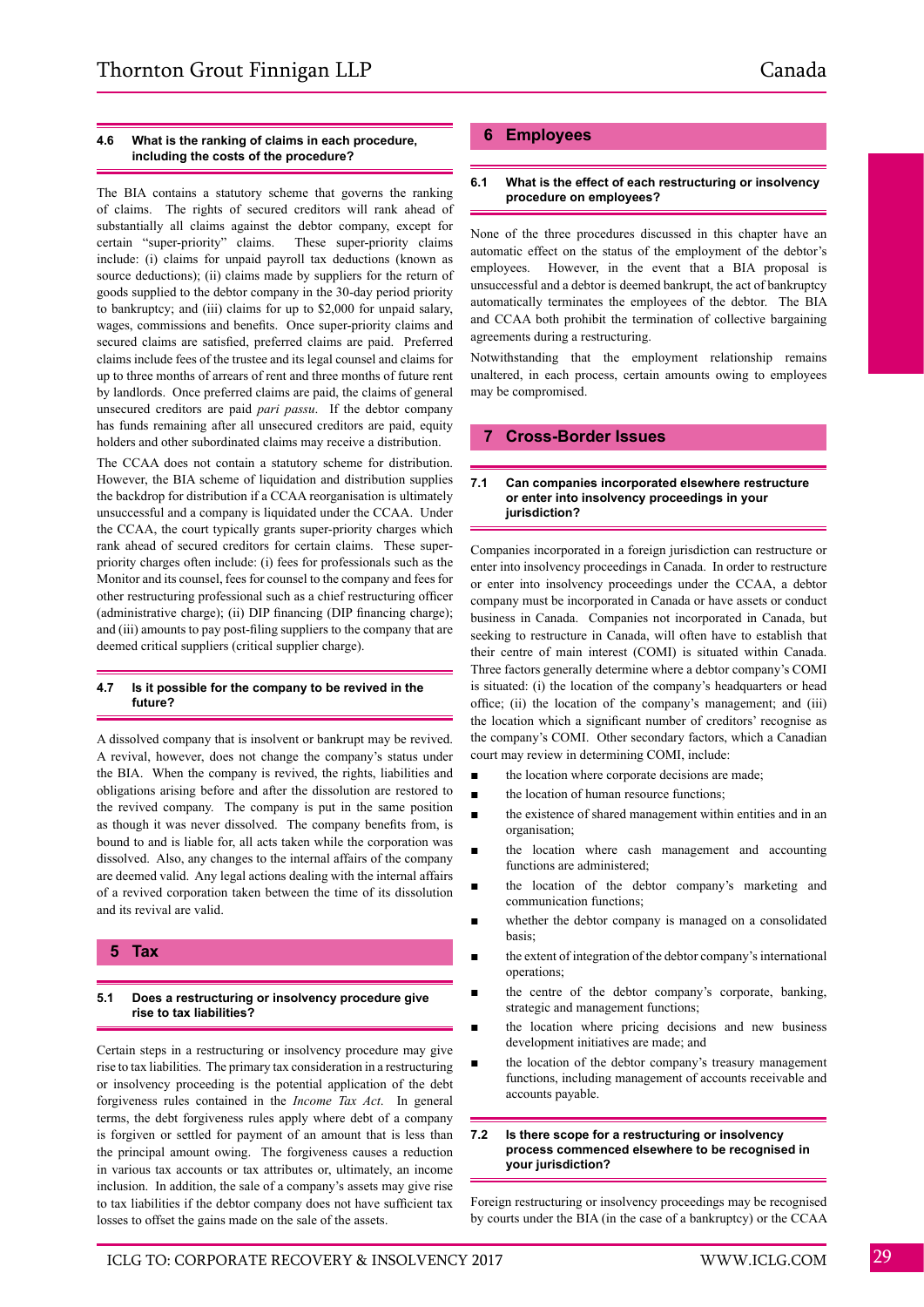(in the case of a restructuring). To commence the process, a foreign representative must apply to the court for recognition of a foreign insolvency proceeding. If the applicant is successful in convincing the court that he or she is a "foreign representative" and that the application relates to a "foreign proceeding" as those terms are defined under the CCAA and the BIA, the court must make an order recognising the foreign proceeding.

If the court is satisfied that the applicant is a foreign representative and that the application relates to a foreign proceeding, the court must determine whether the foreign proceeding is a "foreign main proceeding" or a "foreign non-main proceeding". If the proceeding is characterised as a foreign main proceeding, the court will issue an order staying all proceedings against the debtor, restraining further proceedings in any action. By contrast, if the proceeding is classified as a non-main proceeding, a stay is not automatic. Rather, the court has the discretion to make any order necessary for the protection of the debtor's property or the interests of creditors.

#### **7.3 Do companies incorporated in your jurisdiction restructure or enter into insolvency proceedings in other jurisdictions? Is this common practice?**

Companies incorporated in Canada can enter into insolvency proceedings in other jurisdictions. However, this is rare given that Canada's insolvency regimes are advanced and Canadian insolvency practitioners and courts are recognised around the world.

# **8 Groups**

## **8.1 How are groups of companies treated on the insolvency of one or more members? Is there scope for co-operation between officeholders?**

There are a number of different approaches for seeking insolvency protection for a corporate group in Canada. A company or group of companies may file in a foreign jurisdiction and seek recognition of that foreign proceeding in Canada. Alternatively, a company or group of companies may file in the jurisdiction that is the group's COMI, with each debtor company filing in only one jurisdiction and then coordinating each separate filing either through recognition proceedings or some other mechanism. Finally, each member in a corporate group may make separate full filings in Canada and the foreign jurisdiction(s).

Coordinated filings are often implement in circumstances in which there is a corporate group consisting of entities that are related but not centrally managed or highly integrated.

Concurrent main filings involve full insolvency proceedings under the CCAA or BIA as well as a full filing in the foreign jurisdiction(s) by the same entity. This approach is administratively complex and has rarely been used since the UNCITRAL Model Law on Cross-Border Insolvency was adopted by Canada in 2009.

Courts and office holders (professionals administering the debtor company's insolvency) involved in multi-jurisdictional insolvency proceedings typically enter into communication or cooperation protocols to ensure that cross-border insolvency proceedings are managed in a harmonious and efficient manner.

# **9 Reform**

# **9.1 Are there any proposals for reform of the corporate rescue and insolvency regime in your jurisdiction?**

There are not currently any fundamental proposals of reform that have been tabled in respect of the restructuring regime in Canada.